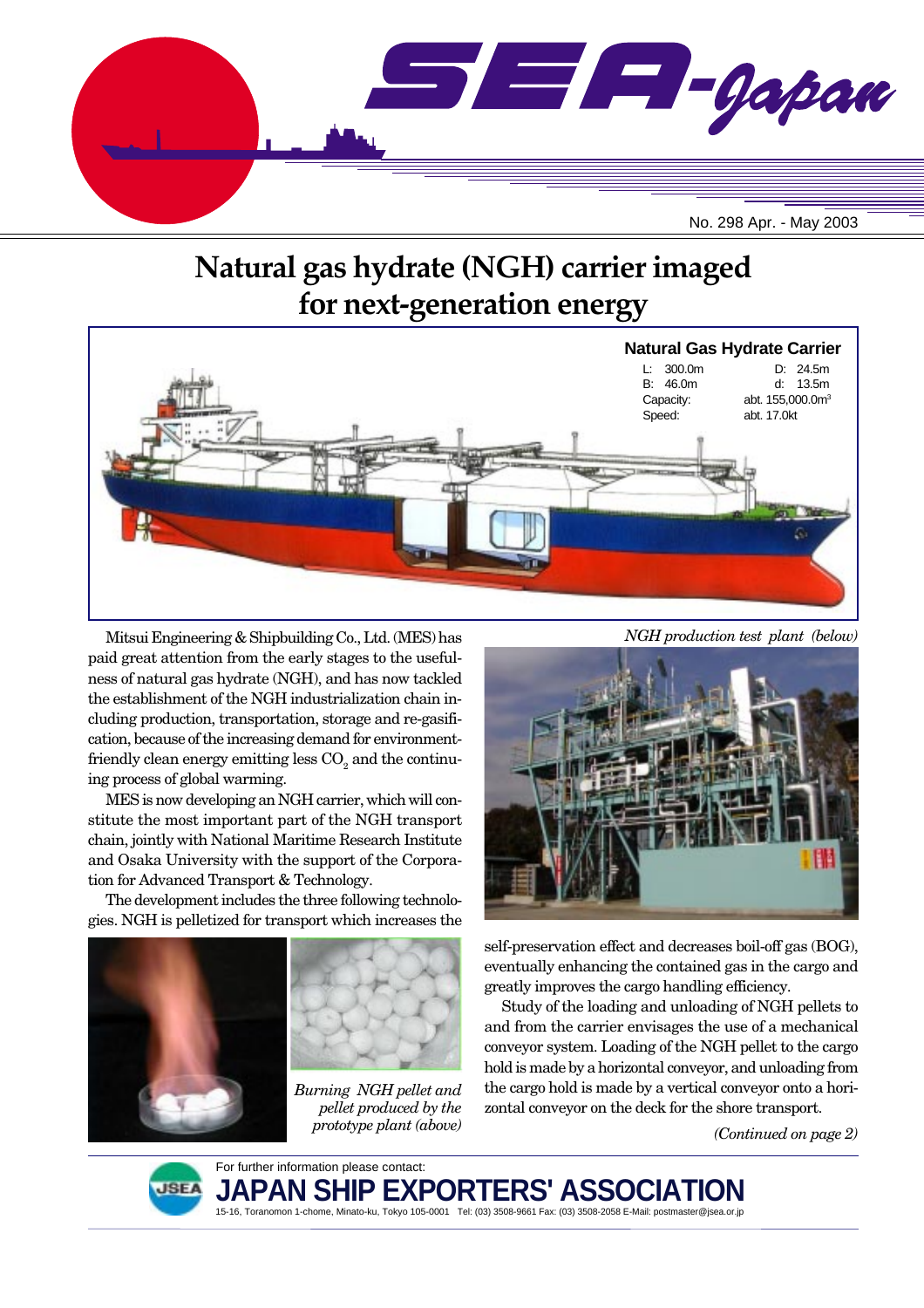# Universal delivers 200,000DWT type bulk carrier

Universal Shipbuilding Corporation has delivered the first 200,000DWT type bulk carrier (Newcastle Maxim), *Shin Kenryu* (HN: 218), to its owner Erica Navigation S. A. of Panama at the Tsu Shipyard.

The ship was designed to be accommodated in the main loading and unloading ports in the world, as one of largest vessels of this type, although

the capacity of the cargo volume is more than 200,000DWT.

Economic efficiency is one of the focuses of the design development of the ship. In order to achieve economic efficiency, the ship has a large cargo hold capacity (=approx. 217,700m<sup>3</sup>) and DWT (=approx. 202,500t) at scantling draft of 17.88m.

Another feature of the ship is the shallow design draft (=16.10m) ensur-



# Hakodate Dock completes bulk carrier Azurite Ocean

The Hakodate Dock Co., Ltd. delivered the 14th ship of a 32,000 dwt bulk carrier series, *Azurite Ocean* (HN: 790), to Star Bulk Carrier Co., S.A. (Panama) in November, 2002 and the ship was put in service for carrying the main cargo of nickel ore.

The ship was specially designed with an especially shallow draft in comparison with other ships, but retaining a similar cargo loading capacity. Based on this design, the ship can call at more ports and increase opportunities for profitable ship operation.

### *(Continued from page 1)*

NGH pellet is not presently recognized as a ship cargo, and is waiting for international standardization. As shown in the conceptional image, an independent tank system is envisaged for the NGH carrier.

The five cargo holds consist of Nos. 1 & 5 holds with topside and lower hopper tanks and Nos. 2, 3 & 4 holds with double hull construction including double bottom and topside tanks, which makes cargo handling easier. Furthermore, the ship is strengthened for heavy cargoes (Nos. 2 & 4 holds

ing access to the ports in the Seto Inland Sea with large deadweight (=178,000t), where many steel mills are located.

Furthermore, the bulk carrier is equipped with Ax-Bow, the technology developed by Universal (ex-NKK) in 1996, which won The Ship of the Year 2001 Award for the Dunkirk Max. Ax-Bow allows 20 to 30% reduction in the sea margin compared with the conventional bow design as introduced in Sea Japan No. 293.

Principal Particulars:

L (o.a.) x L (b.p.) x B x D: 299.95m x 290.00m x 50.00m x 24.10m

Draft (Design): 16.10m Draft (Scant.): 17.88m Deadweight (Design): 178,963ton Deadweight (Scant.): 203,508ton Gross Tonnage: 101,953ton Service Speed: 14.5knots Main Engine: MES MAN B&W 6S70MC Mark VI Output: 16,020kW x 91min-1 Classification: NK

may be empty) such as nickel ore. Principal particulars

- $L$  (o.a.) x  $L$  (p.p.) x  $B \times D \times d$  (ext.): 176.85m x 168.00m x 29.40m x 13.50m x 9.562m.
- DWT/GT: 32,178t/19,762t
- Main engine: Mitsubishi 6UEC52LA diesel engine
- Output: 6,620 kW (9,000 PS) x 130rpm

Complement: 24 Classification: NK

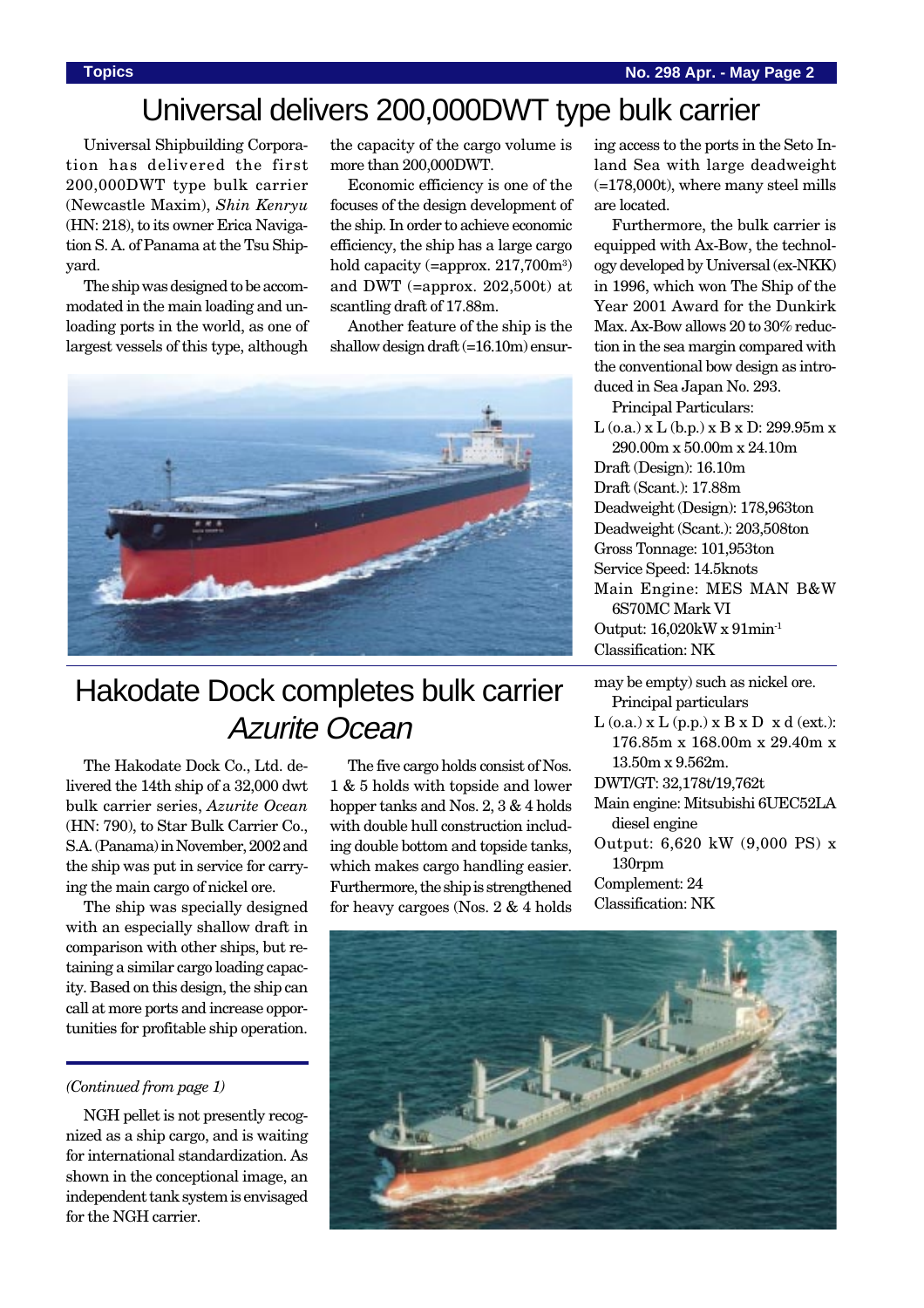### **Topics No. 298 Apr. - May Page 3**

## **IHIMU delivers Panamax container carrier**

IHI Marine United Inc. delivered the *MOL Encore* (HN: 3163), a 4,500TEU Panamax container carrier, to Lunar River Line S.A. of Panama on March 25, 2003.

The *MOL Encore* is the first of a series of four 4,500 TEU Panamax container carriers chartered by Mitsui O.S.K. Lines, Ltd. and the ships are scheduled to enter the Asia- North

America route.

This series of 4,500TEU Panamax container carriers has been newly designed adopting an environmental friendly technology developed together with Mitsui O.S.K. Lines, Ltd.

Conventional container carriers store their fuel mainly in the double bottom tanks formed between the outer hull plate and tank top plate in



the cargo holds, but this series of ships applies environmentally friendly technology with the new arrangement of fuel oil tanks located in spaces between the

## Sanoyas delivers two Handymax bulkers **—Nissos Kypros and Nissos Hios—**

Sanoyas Hishino Meisho Corp. has completed two 55,000DWT Handymax bulk carriers, *Nissos Kypros* and *Nissos Hios*, delivered to Tramontana Shipping Company Ltd. and Pounentes Shipping Company Ltd., respectively. The vessels employ a newly developed hull form for the largest capacity as a Handymax bulk carrier.

The hull has the maximum beam of 32.26m allowed for the passage of the Panama Canal. Cargo capacity in both dwt and volume is larger than the conventional Handymax, and propulsion efficiency and fuel consumption are improved as well.

Five cargo holds are arranged in the centerline, and the bridge, engine room, and accommodation quarters are located aft. The cargo holds are the topside tank and hopper bottom type for efficiently loading bulk car-

#### **Correction**

In the last issue of SEA-Japan, No.297, the ship name on page 3, *Coral Islander*, should read *Coral Islander II*. We are sorry for this error.

goes such as coal, iron ore, and grain. All hatches measure over 20m in length for loading lengthy cargoes like steel pipes.  $\mathrm{CO}_2$  fire extinguishing systems and mechanical ventilators are provided to cope with dangerous cargoes. The reinforced double bottom permits loading of heavy cargoes such as hot coils and other steel products.

Cargo handling equipment consists of four 35t deck cranes and four grab buckets for efficient cargo handling. Hatch covers are the end-folding type driven by the electro-hydraulic system. The main engine uses a slowspeed, super-long stroke, and 2-cycle diesel engine suitable for turning a large diameter propeller. The Sanoyas Tandem Fin (STF) is adopted for the stern to improve propulsion. The combination re-

duces fuel consumption. The vessels have acquired the LRS UMS notation for unmanned engine operation. Principal par-

ticulars of *Nissos*



bulkheads of cargo holds in order to significantly reduce risks of oil spills in emergencies such as collision and grounding.

Applying this new fuel oil tank arrangement, 60% of the total fuel capacity of the ship, approx 4,200t fuel, enough for a 10,000-mile voyage, is shifted from the double bottom tanks to the spaces between bulkheads.

Principal Particulars

 $L$  (o.a.)  $x L$  (b.p.)  $x B x D x d$  (extreme/ summer): 294.130m x 282.00m x 32.26m x 19.03m x 13.54m DWT/GT: 61,441t/53,096t Speed, service: 24.5kt Main engine: DU-Sulzer 9RTA96C diesel x 1 unit MCR: 49,410kW at 100.0rpm NOR: 42,000kW at 94.7rpm Classification: NK

#### *Kypros*

Hull No.: 1203 L (o.a.) x L (b.p.) x B x D x d: 189.90m x 183.00m x 32.26m x 17.20m x 12.235m DWT/GT: 55,222mt/31,169 Cargo capacity: 69,428m<sup>3</sup> (grain) Classification: LRS Complement: 25 Speed, service: abt. 14.7kt Main engine: MAN B&W 6S50MC-C diesel x 1 unit MCR: 12,870ps Completion: Feb. 28, 2003

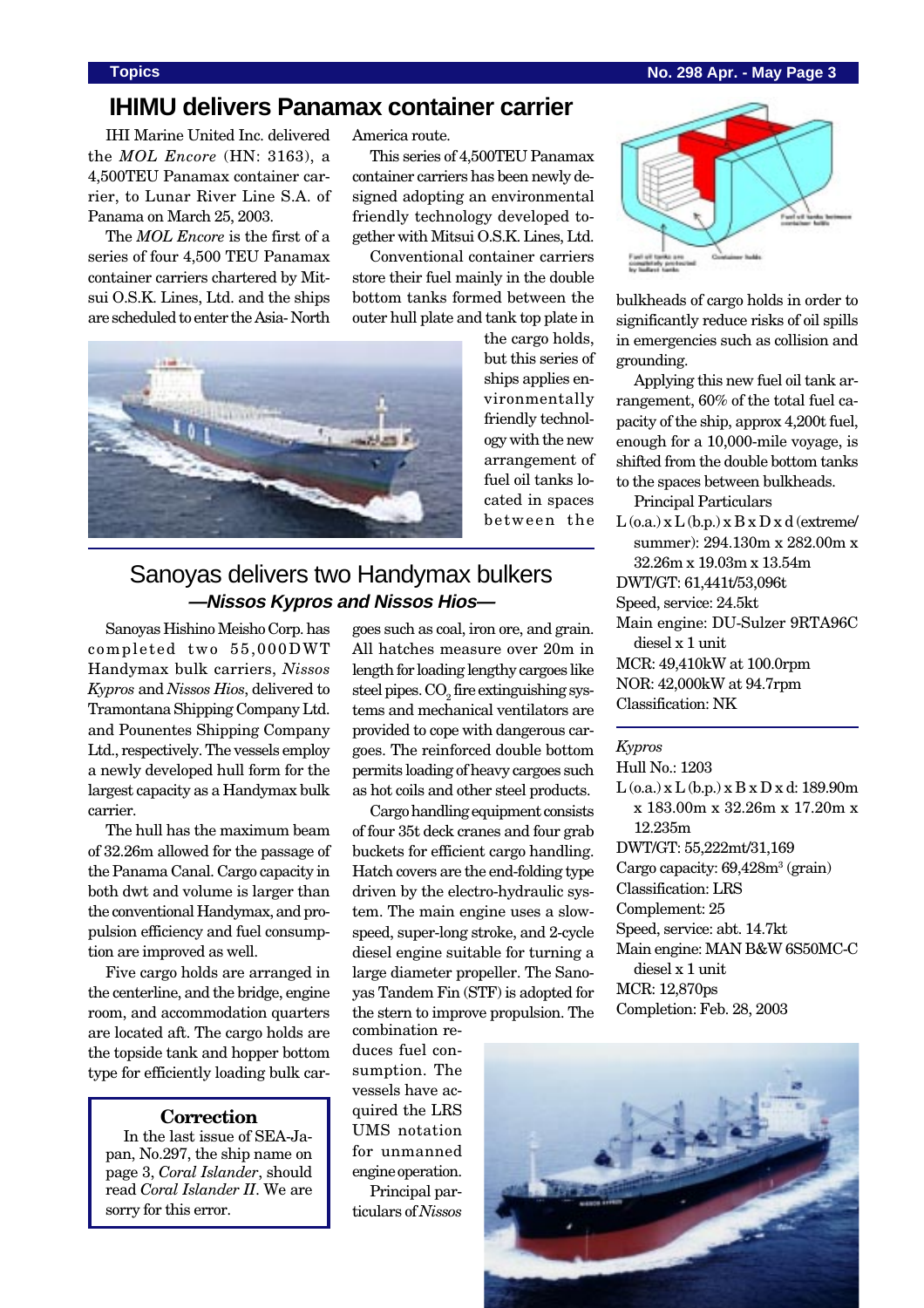### **Topics No. 298 Apr. - May Page 4**

Mitsui Engineering & Shipbuilding Co., Ltd. (MES) has completed the 56,000DWT type bulk carrier *Nordhval* (HN: 1565) at its Tamano Works for D/S Norden A/S of Denmark. The vessel is the first of a series of newly developed 56,000DWT type handymax bulkers, following

# MES completes bulk carrier Nordhval for D/S Norden A/S

50,000DWT series.

This new series has a cargo capacity of about 70,800m3 and



Toyohashi Shipbuilding Co., Ltd. has completed the 52,587DWT bulk carrier, *Doric Samurai* (HN: 3546), for Katuura Naviera S.A.

The vessel is a handy size bulk carrier designed to carry grain, coal, ore and steel products, and IMDG cargoes (excluding Class 5.1/Seedcake containing solvent extractions, ammonium nitrate and ammonium nitrate

# Toyohashi completes 52,587DWT bulker Doric Samurai

56,000DWT, both larger than the previous series. The vessel is powered by a Mitsui-MAN B&W 6S50MCC type diesel engine which has lighter weight, smaller size and larger

fertilizers). The carrier has five cargo holds, each consisting of

topside tanks and a double bottom with a hopper. The Nos. 1, 3, and 5 holds can load cargoes, leaving the Nos. 2 and 4 holds empty. The No. 3 hold can be allotted as a water ballast tank. The ballast of the topside tanks can be discharged outboard, or into the double bottom ballast tanks.

## Shipbuilding and Marine Engineering in Japan

Shipbuilding and Marine Engineering in Japan 2003 has been published by the Japan Ship Exporters'



Association (JSEA) with financial support from The Nippon Foundation (Chairman: Ms. A. Sono).

The publication (210mm wide x 285mm tall, four color and 64 pages) outlines the latest shipbuilding achievements, both ships and advanced technologies. The details of ships and shipbuilding technology are compiled in a CD-ROM for readers' convenience.

Major contents include new completions, new shipbuilding technology, navigation systems, energysaving equipment and systems, main engines, software for shipbuilding rationalization, and building and repair facilities, emphasizing technical features and R&D activities, which have been developed in the last two years.

output compared with the previous type.

The vessel has five cargo holds and four deck cranes with loading capacity of 30 tons each, and the wide hatch openings facilitate cargo handling. Grab buckets are stored at the cross decks, so that lumber can be loaded on the upper deck.

Principal Particulars

L (o.a.) x L (b.p.) x B x D x d: 189.99m x 182.00m x 32.26m x 17.90m x 12.55m

DWT/GT: 56,060t/31,260t

Main engine: Mitsui-MAN B&W 6S50MCC diesel x 1 unit MCR: 9,480KW x 127.0rpm Speed, service: 14.5kt Classification: LR



Hatch covers employ the hydraulic folding type, and four electro-hydraulic motor type deck cranes with a hoisting capacity of 30.5t are installed on the upper deck. Grab buckets are also provided.

The main engine is a low-speed and long-stroke Mitsui MAN-B&W 6S50MC (Mk VI) diesel featuring low fuel consumption.

Principal particulars

 $L$  (o.a.) x  $L$  (b.p.) x  $B$  x  $D$  x d: 189.99m x 182.00m x 32.26m x 17.00m x 12.00 m

DWT/GT: 52,587t/29,862t

Main engine: Mitsui MAN-B&W 6S50MC (Mark VI)

MCR: 7,796 kW x 116 min-1 (rpm)

NOR: 6,627 kW x 110 min-1 (rpm)

Speed, service: 14.5kt

Complement: 25

Classification: NK

Loading capacity: 68,258m<sup>3</sup> (grain), 65,616m3 (bales)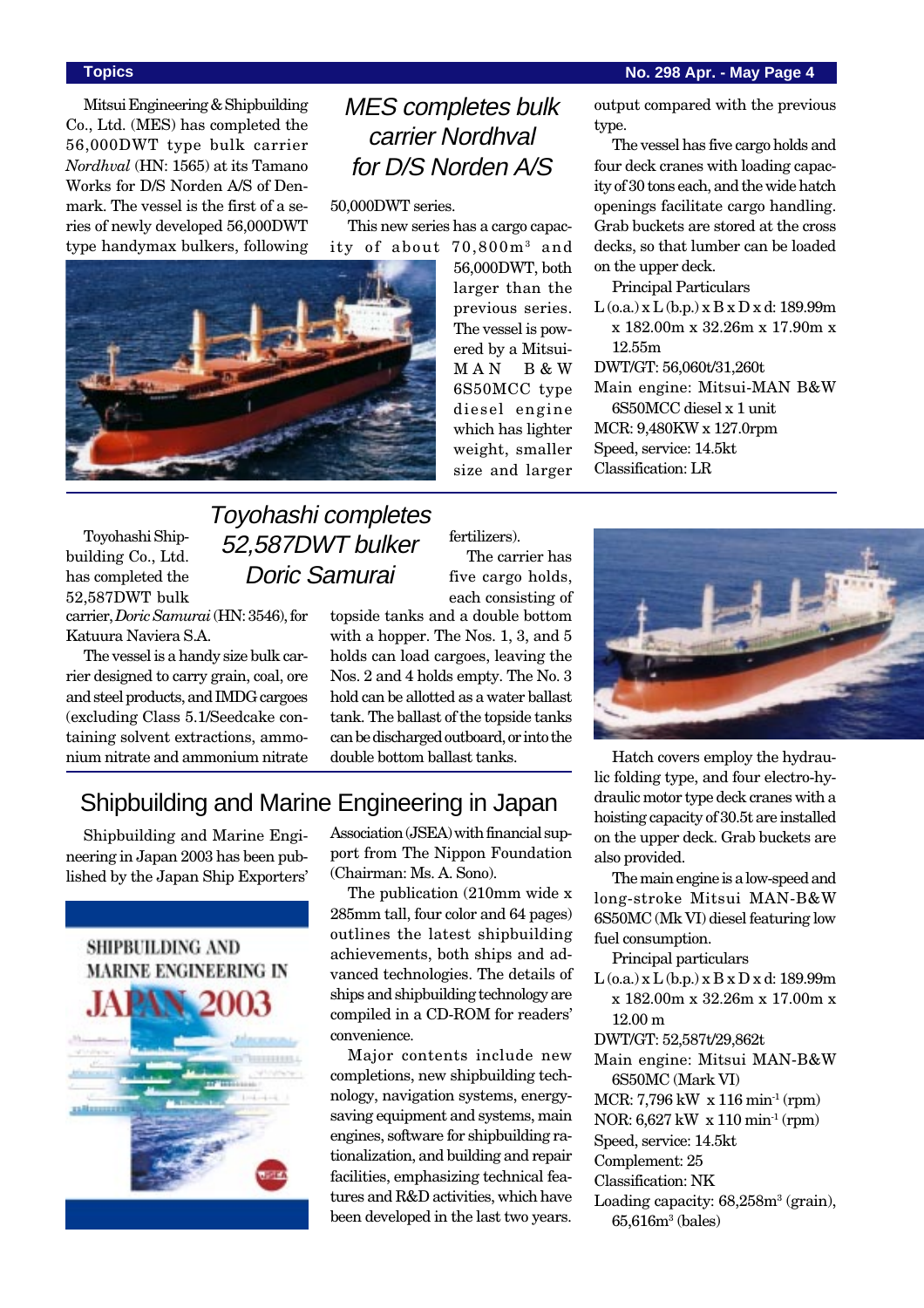# SHI launches new company in shipbuilding operations



President S. Nishimura

Sumitomo Heavy Industries, Ltd. (SHI) officially announced the opening on April 1, 2003 of the new consolidated subsidiary, Sumitomo Heavy IndusSumitomo Heavy Industries Marine&Engineering Co.,Ltd

technology to satisfy high-need customers' requirements and to realize flexible, speedy management.

The company will also seek to revitalize the operations by adopting a new personnel and wage system to fit its business model. Plans to boost engineering capabilities at the new company and develop ships' designs that will differentiate the company from the competition will also assist in strengthening its position in the industries.

Profile of the new company: Company Name: Sumitomo Heavy Industries Marine & Engineering Co., Ltd.

Description of business: R&D, sales, design, manufacturing, conversion, demolition and repairing of ships and offshore structures, plus marine engineering operations. Establishment: April 1, 2003

President: Shinji Nishimura Location

Head office: 5-9-11, Kita-Shinagawa,

Shinagawa-ku Tokyo, Japan

- Tel: +81-3-5488-8204
- Fax: +81-3-5488-8178
- Shipyard: Yokosuka Shipyard
	- 19, Natsushima-cho, Yokosuka City, Kanagawa Pref., Japan

### be managed by SHI. Objectives for establishing the new company:

tries Marine & Engineering Co., Ltd. The new company is a wholly owned subsidiary of SHI. SHI's entire shipbuilding and repair businesses have been transferred to this new company, apart from sales and marketing operations, which will continue to

In the shipbuilding industry, Korea and China are expected to continue expanding their supply capabilities, intensifying price competition in this area. By spinning off SHI's shipbuilding and repair businesses, the new company aims to improve its

## **To our readers**

- Please notify us of any change in address by letter or telefax together with the old mailing label to ensure you continue to receive SEA-Japan.
- We welcome your comments about SEA-Japan. Please address all correspondence to the Japan Ship Exporters' Association (JSEA), or the Japan Ship Centre in London.
- Address (Tokyo): 15-16, Toranomon 1-chome, Minato-ku, Tokyo 105-0001 / Tel: (03) 3508-9661 Fax: (03) 3508-2058 E-mail: postmaster@jsea.or.jp

• Address (London): Ground

Floor, 9 Marshalsea Road, London SE1 1EP, UK / Tel: +44 (0) 20 7403 1666 / Fax: +44 (0) 20 7403 1777 E-mail: info@jsc.org.uk URL: http://www.jsc.org.uk

JSEA participates in NOR-SHIPPING 2003

The 19th NOR-SHIPPING 2003 (The International Shipping and Maritime Exhibition & Conference) will take place at the Lillestrom Exhibition and Congress Centre in Lillestrom four days from June 3 through 6. This event is organised by the Norges Varemesse (Norway Trade Fairs) and sponsored by the Norwegian Shipowners' Association and organizations related to the maritime industry.

The Japan Ship Exporters' Association consisting of 10 Japanese shipbuilders will participate in the exhibition with the financial support of The Nippon Foundation and in cooperation with The Shipbuilders' Association of Japan. JSEA and The Cooperative Association of Japan Shipbuilders, co-exhibitor, will use a  $210m^2$ exhibition area where Japanese shipbuilding technology will be presented. Particular ship hull forms and newly developed ship designs will be introduced with the plasma vision system and other displays.

Shipbuilders:

IHI Marine United Inc. Imabari Shipbuilding Co., Ltd. Kawasaki Shipbuilding Corporation Mitsubishi Heavy Industries, Ltd. Mitsui Engineering & Shipbuilding Co., Ltd.

Namura Shipbuilding Co., Ltd. Oshima Shipbuilding Co., Ltd. Sanoyas Hishino Meisho Corporation Sumitomo Heavy Industries, Ltd Universal Shipbuilding Corporation